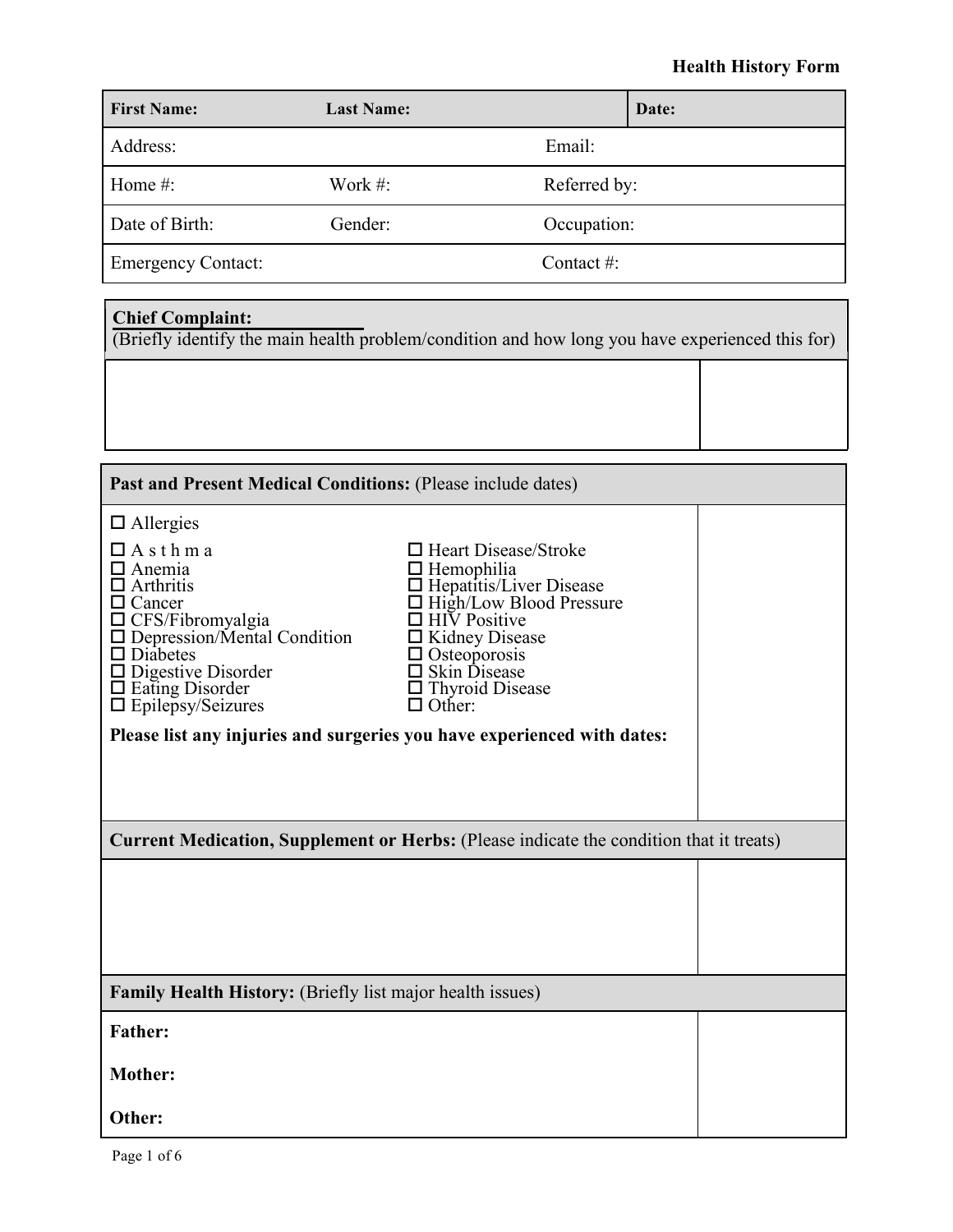### **Lifestyle**

Work hours per week: Sleep hours per night:

Special diet and food sensitivity:

Exercise type and frequency:

Caffeine/Smoke/Alcohol/Substance use and frequency:

## **Energy and Stress Levels:** (Please circle)

|  |  | <b>Energy levels:</b> High Average Low Extremely Low |
|--|--|------------------------------------------------------|
|  |  |                                                      |

**Stress levels:** Low Average High Extremely High

**Pain Chart**

**Where on your body do you feel pain?**

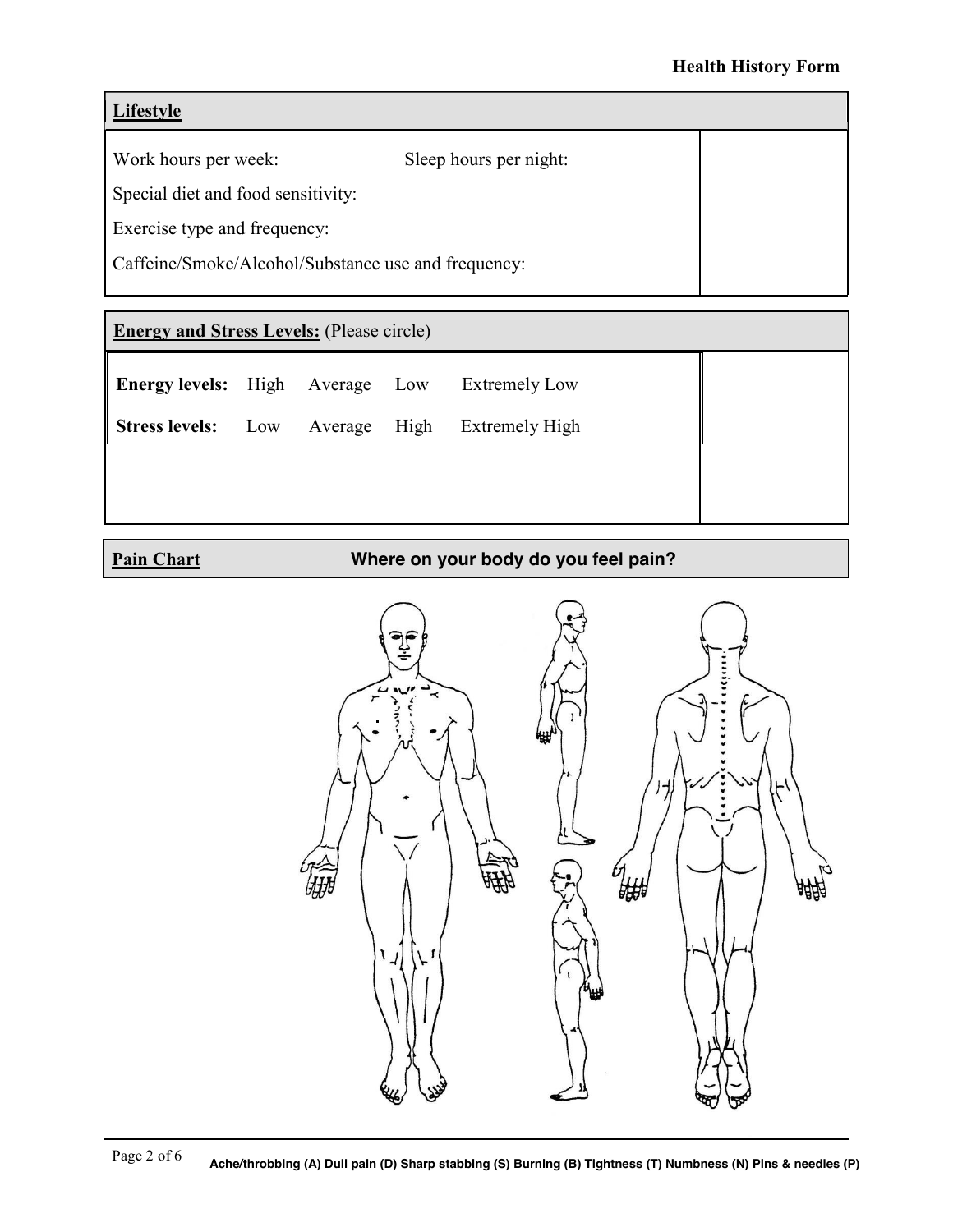| <b>General Symptoms</b>                                                                                                                                                                                                                                             |                                                                                                                                                                                                                                                                                                                                                        |  |  |
|---------------------------------------------------------------------------------------------------------------------------------------------------------------------------------------------------------------------------------------------------------------------|--------------------------------------------------------------------------------------------------------------------------------------------------------------------------------------------------------------------------------------------------------------------------------------------------------------------------------------------------------|--|--|
| $\Box$ Fatigue<br>$\square$ Poor or shallow sleep<br>$\Box$ Body heaviness<br>$\Box$ Body feels more cold (chills)<br>$\Box$ Body feels warmer (fever)<br>$\Box$ Poor circulation                                                                                   | $\Box$ Prefer cold drinks<br>$\Box$ Prefer warm drinks<br>$\Box$ Cold hands<br>$\Box$ Cold feet<br>$\Box$ Water retention or swelling<br>$\Box$ Recent weight gain or loss<br>$\Box$ Sweat easily                                                                                                                                                      |  |  |
| <b>Heart Symptoms</b>                                                                                                                                                                                                                                               |                                                                                                                                                                                                                                                                                                                                                        |  |  |
| $\Box$ Insomnia<br>$\Box$ Dream-disturbed sleep<br>$\Box$ Anxiety<br>$\Box$ Palpitations<br>$\Box$ Chest pains<br>$\square$ Speech problem:                                                                                                                         | $\Box$ Restlessness<br>$\Box$ Hyperactivity<br>$\Box$ Being overly talkative<br>$\Box$ Inability to concentrate<br>$\Box$ Poor memory<br>$\Box$ Startled easily<br>$\Box$ Faint easily                                                                                                                                                                 |  |  |
| <b>Liver Symptoms</b>                                                                                                                                                                                                                                               |                                                                                                                                                                                                                                                                                                                                                        |  |  |
| $\Box$ Depression<br>$\Box$ Moody<br>$\Box$ Irritability<br>$\Box$ Indecisive<br>$\Box$ Sighing<br>$\Box$ Nervousness<br>$\Box$ Distension pain in the chest or ribs<br>$\Box$ Feeling of lump in the throat<br>$\Box$ Numbness of the limbs<br>$\Box$ Eye problem: | $\Box$ Emotional triggered symptom (eg.<br>headache, poor digestion, insomnia)<br>$\square$ Repressed emotions<br>$\square$ Easily angered<br>$\Box$ Dizziness or vertigo<br>$\Box$ Trembling or shaky hands<br>$\Box$ Tics or twitching<br>$\Box$ Muscle cramp or spasm<br>$\Box$ Tight and stiff muscles<br>$\square$ Severe migraines and headaches |  |  |
| <b>Spleen/Stomach Symptoms</b>                                                                                                                                                                                                                                      |                                                                                                                                                                                                                                                                                                                                                        |  |  |
| $\Box$ Improper eating habits<br>$\square$ Poor appetite<br>$\Box$ Bloating and gas<br>$\Box$ Belching and hiccup<br>$\Box$ Abdominal distension and pain<br>$\Box$ Loose stool<br>$\square$ Diarrhea<br>$\Box$ Constipation<br>$\square$ Rectal problem:           | $\Box$ Muscle weakness<br>$\Box$ Bleed or bruise easily<br>$\Box$ Worry a lot<br>$\Box$ Obsessive thoughts<br>$\Box$ Nausea and vomiting<br>$\Box$ Acid reflux<br>$\Box$ Bad breath<br>$\Box$ Mouth/gum problem:<br>$\Box$ Cravings:                                                                                                                   |  |  |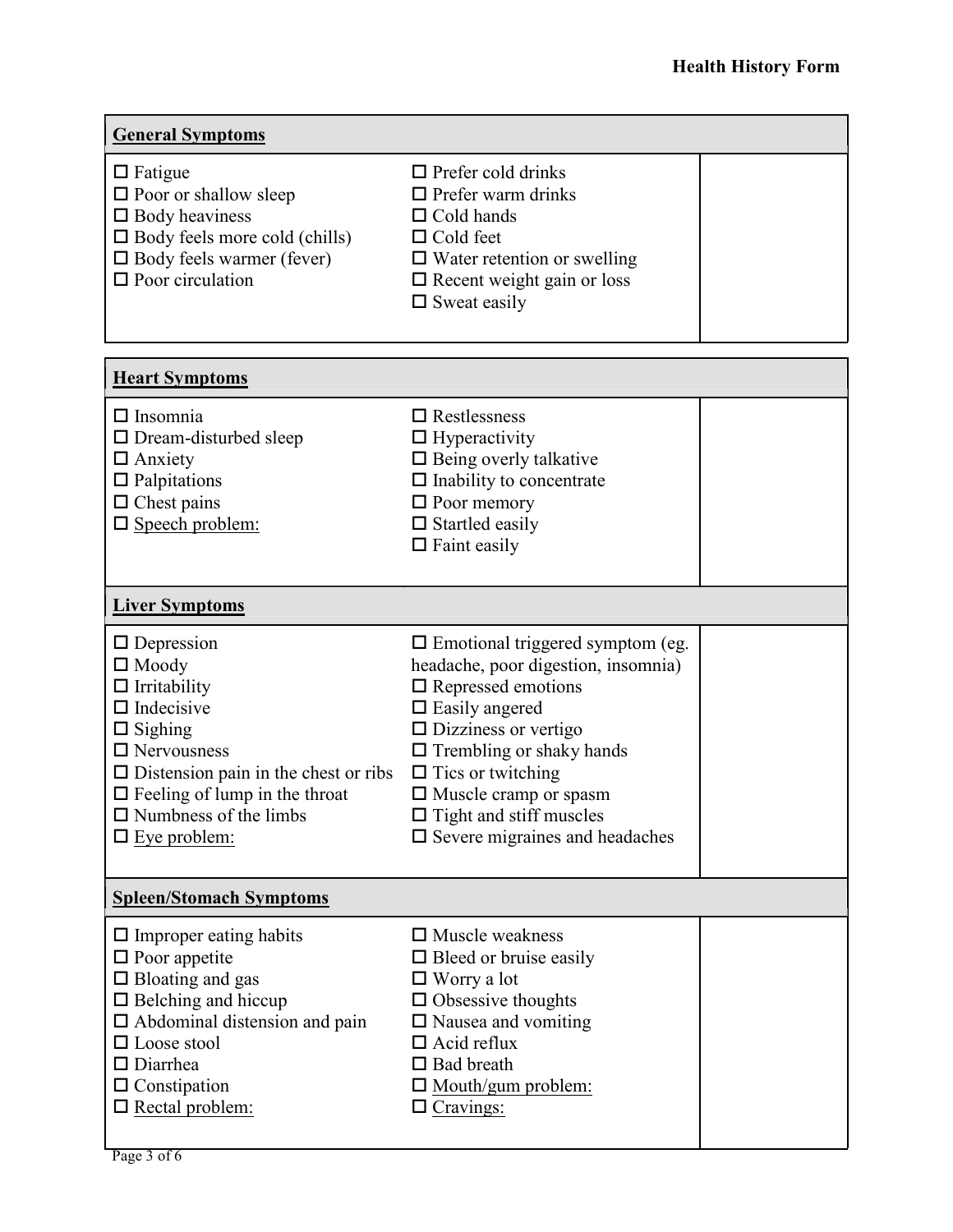| <b>Lung Symptoms</b>                                                                                                                                                                                       |                                                                                                                                                                                                    |  |  |
|------------------------------------------------------------------------------------------------------------------------------------------------------------------------------------------------------------|----------------------------------------------------------------------------------------------------------------------------------------------------------------------------------------------------|--|--|
| $\Box$ Cough<br>$\Box$ Wheezing<br>$\Box$ Shortness of breath<br>$\Box$ Difficulty breathing<br>$\Box$ Chest tightness<br>$\square$ Nose and throat problem:                                               | $\Box$ Repeated sore throat<br>$\square$ Swollen glands<br>$\square$ Sadness or grief<br>$\Box$ Cry easily<br>$\Box$ Foggy or clouded mind<br>$\Box$ Skin problem:                                 |  |  |
| <b>Kidney Symptoms</b>                                                                                                                                                                                     |                                                                                                                                                                                                    |  |  |
| $\square$ Sore/weak lower back<br>$\square$ Sore/weak knee joint<br>$\Box$ Low sex drive<br>$\Box$ Overwork or intensive workout<br>$\Box$ Night sweat<br>$\Box$ Teeth or hair loss<br>$\Box$ Ear problem: | $\Box$ Exhaustion or afternoon crash<br>$\Box$ Fears<br>$\Box$ Addictive patterns<br>$\Box$ Abuse survivor<br>$\Box$ Lack motivation or drive<br>$\Box$ Forgetfulness<br>$\Box$ Urination problem: |  |  |
| Gynecology                                                                                                                                                                                                 |                                                                                                                                                                                                    |  |  |
| $\Box$ Menopausal<br>$\Box$ Vaginal discharge<br>$\Box$ Breast lumps<br>$\Box$ Currently pregnant<br># of weeks pregnant:<br># of past pregnancies:<br>$#$ of live births:<br>Delivery due date:           | $\Box$ Irregular menstruation<br>$\square$ Severe menstrual cramps<br>Date of last period:<br>Days in cycle:<br>Length of period:<br>Menstrual flow, colour, clots:<br>Premenstrual Symptoms:      |  |  |

| Consent Given for Assessments: | <b>Consent Given for Treatment:</b> |
|--------------------------------|-------------------------------------|
| Requests/Comments/Notes:       |                                     |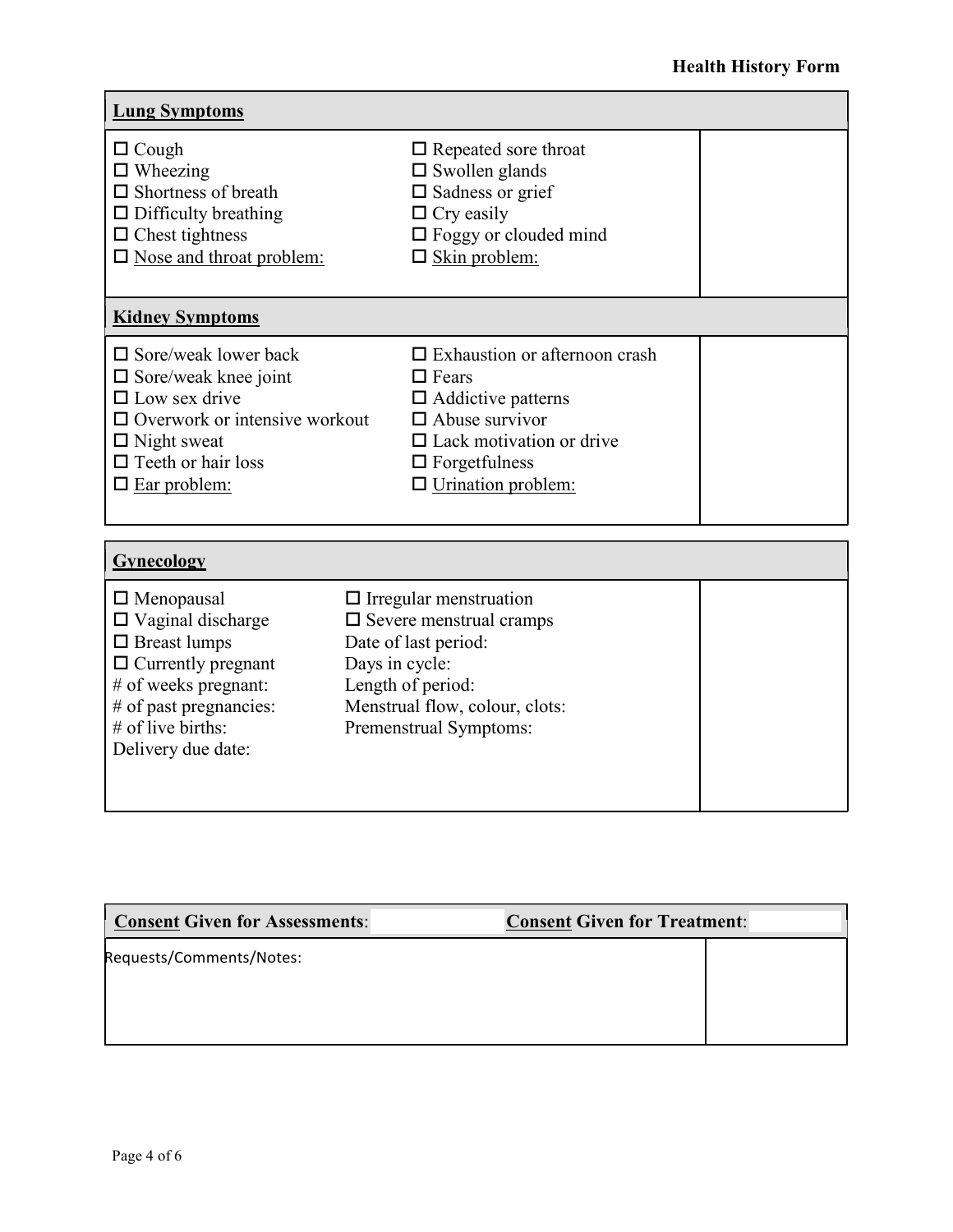# ———————— TO BE FILLED OUT BY THE PRACTITIONER ————————

### **Health History Form**

| <b>Inquiring</b>                                                                                                                                                                                         | Pattern |
|----------------------------------------------------------------------------------------------------------------------------------------------------------------------------------------------------------|---------|
| Chief complaint and duration:                                                                                                                                                                            |         |
| History of chief complaint: (onset, nature and location of disease,<br>accompanying symptoms, relieving and aggravating factors, medical tests<br>and diagnosis, other treatments and treatment results) |         |
| General Information: (10 questions, lifestyle, energy, stress, emotion, pain)                                                                                                                            |         |